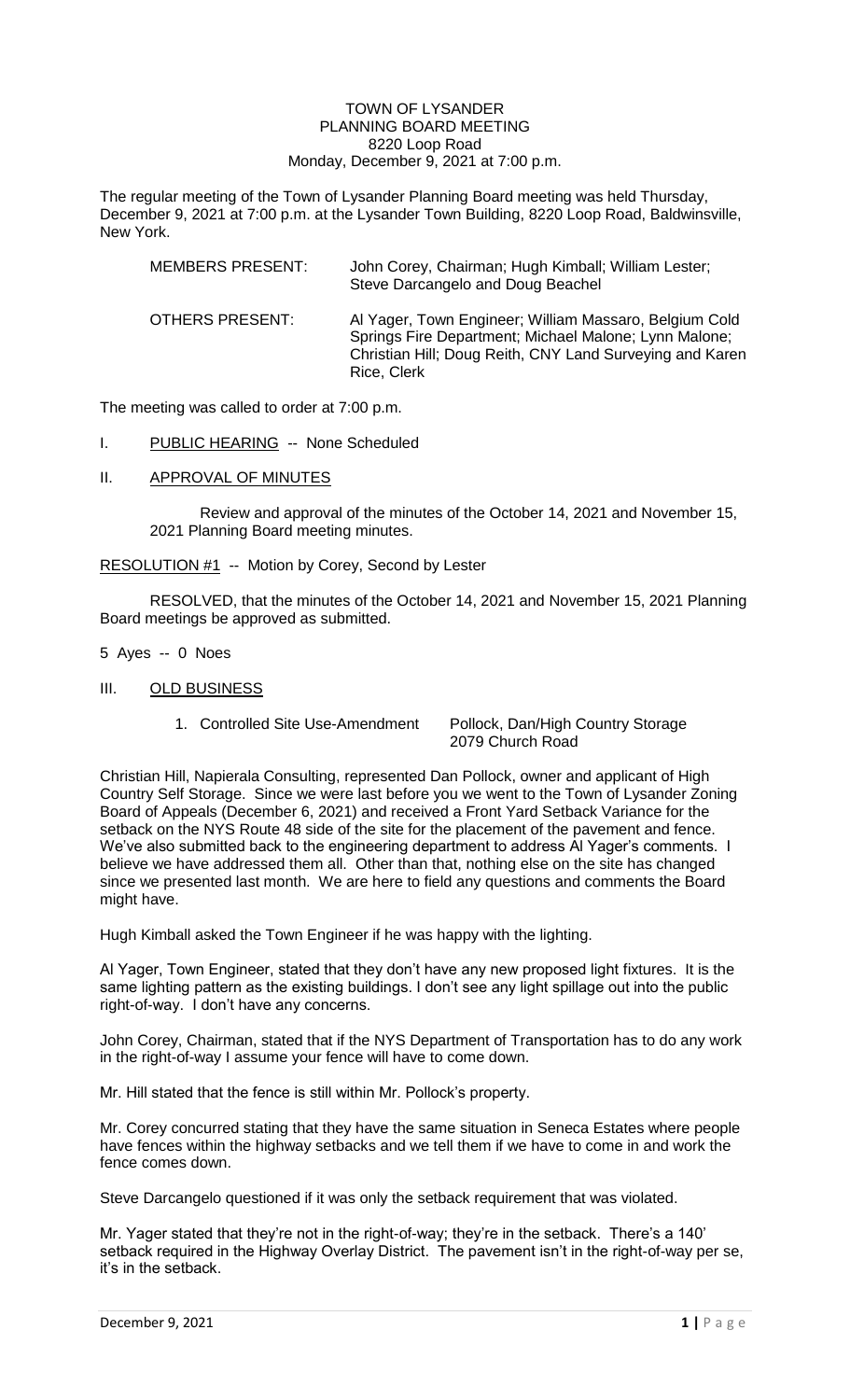There is a letter on file dated December 9, 2022 prepared by Al Yager, Town Engineer, that will be made part of the public record, in part:

I have reviewed the revised Phase 2 Site Plan & Stormwater Pollution Prevention Plan (SWPPP) prepared by Napierala Consulting with a final revision date of December 8, 2021 for the High Country Self-Storage project. The revised submission has addressed all of the engineering comments included in my previous review letter dated November 15, 2021. The revised site plan & SWPPP appears to be in compliance with all Town of Lysander and NYS DEC Stormwater requirements. At this time, I would not be opposed to the Planning Board approving the revised site plan for Phase 2 of the project as submitted.

## RESOLUTION #2-- Motion by Corey, Second by Kimball

RESOLVED, that having reviewed a site plan as defined on a map dated November 1, 2021, revised December 8, 2021, which includes Pages C-1 through C-9, Title Sheet; General Notes, Survey/Existing Conditions, Overall Layout, Phase 2 Layout and Landscaping Plan, Grading and Erosion Control Plan, Lighting Plan, and Site Details, prepared by Napierala Consulting, Professional Engineers, associated with the application of Dan Pollock, High Country Self-Storage, Church Road, Baldwinsville, New York, for an amendment to the Controlled Site Use Permit that was approved May 9, 2019, to add eleven (11) storage units and gravel parking for boats and trailers, the Controlled Site Use is approved.

5 Ayes -- 0 Noes

Mr. Hill thanked the Board for their time.

| 2. Site Plan Review | <b>B &amp; F Development</b> |
|---------------------|------------------------------|
| Case No. 2020-001   | 3285 Belgium Road            |

Brian Madigan, Dunn & Sgromo, represented the applicant, stating that there really hasn't been a lot of changes since the last iteration. We are still at 162 units. Some of the progress we've got…the archaeological, there are no findings there. We've got the ARMY Corp determination; we've done the wetland delineation and we seem to be good there. We've submitted the SWPPP to the Town Engineer. We still have a little bit of work to do on the SWPPP. We've reviewed several letters from local residents. We're reading every single one of them and generating a response. What we'd like to do is move forward to a Public Hearing if possible. At that point, if you have any questions that I can answer…

Steve Darcangelo questioned if this project meets all setbacks; is there any need to apply for any variances on this at all?

Al Yager, Town Engineer, stated none at this time.

Mr. Madigan stated that they did get a comment about there is some concern from the Belgium Cold Springs Fire Department about the turning radiuses. Some of the locations are tight have these islands in here, which are not per…so it doesn't really impact the turning radius that much because they can drive into the islands if they have to, but we will take a second look at that.

Mr. Darcangelo questioned the intentions of the islands.

Mr. Madigan stated part of the landscaping, just to break up some of the parking area.

Mr. Darcangelo questioned if they will be treed.

Mr. Madigan stated that some of them will have trees, the one with the tightest turn radius will not.

Hugh Kimball stated that he has a related question. These are three-stories, to reach the third story or roof the fire department is going to need to use a ladder. Is there room enough with parking garages and a parking lot full of cars at night to position a ladder where it needs to get, the third floor or roof.

Mr. Madigan stated that they did the turning radius through-out the site and it will allow that, the vehicle. The vehicle footprints from the fire department are shown. That is what we use to determine to turning radius.

Mr. Kimball…not only turning radius but also getting far enough away to get that ladder up at a safe angle. I'd like to hear what the fire department says on that.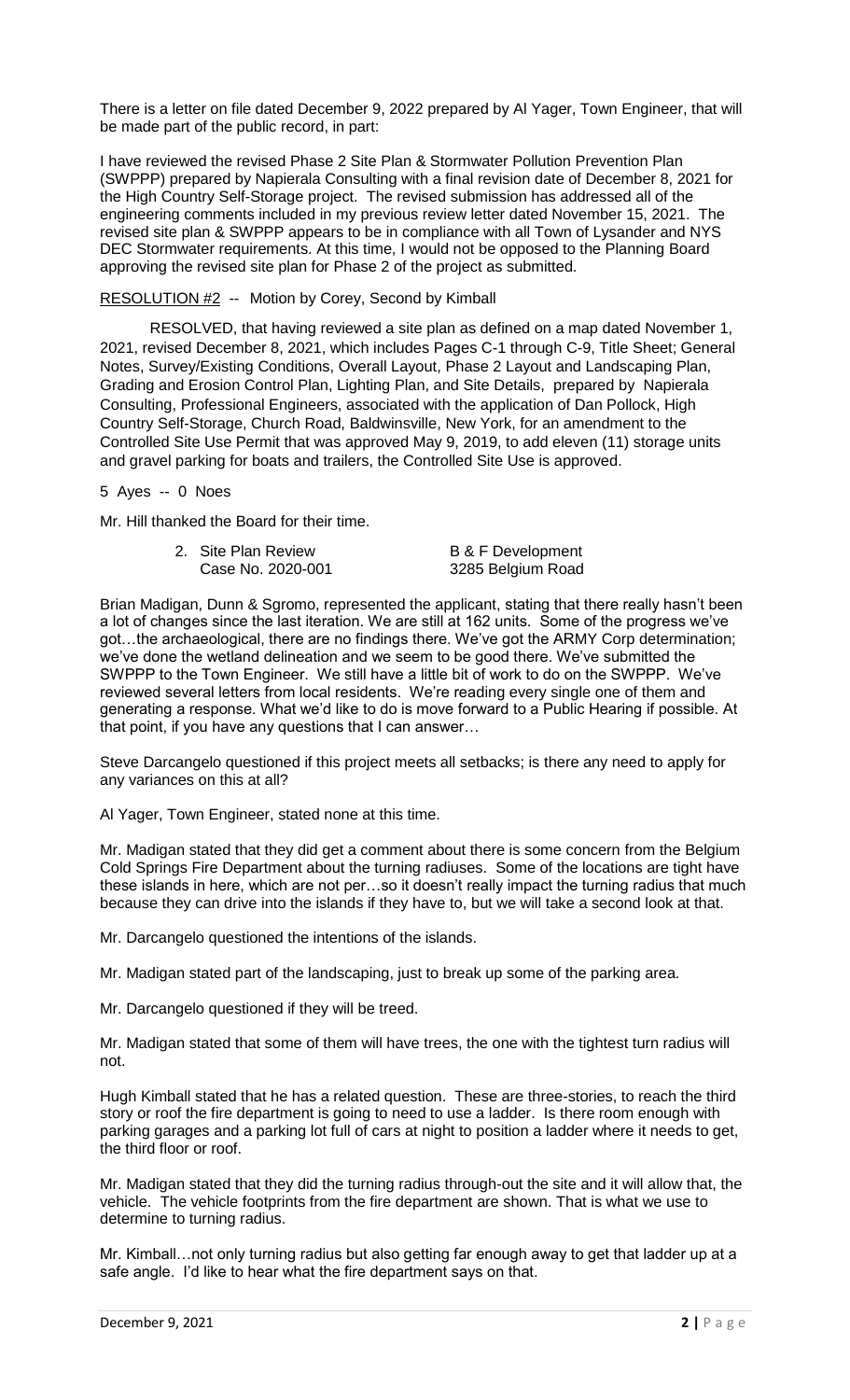Bill Marsallo, Belgium Cold Springs Fire Department, stated that they have received the updated study from Al and we will be taking a look at that. One of the concerns I have though is whether or not snow/snowbanks were considered.

Mr. Madigan stated that they are programing snow storage along the back side of the buildings. It's going to be a dry swale for the snow will be pushed; most of the western half of the site.

Mr. Marsallo stated that the curbs around the islands is new information…snow and snow drifting throughout the parking lot are our concerns and we'd like to review it with Al, etc… Also, people don't always park the best and aren't always cooperative. Whoever does the plowing does the best that they can and then it slowly builds up over time. We just wanted to understand if you had taken snow drifts into consideration as well.

Mr. Madigan identified areas where snow will be stored and stated that he understands the concern.

Mr. Marsallo stated that they'll certainly review it with Al and give him our feedback.

Mr. Yager questioned if OCWA has reviewed the design or are they not quite there yet.

Mr. Madigan stated that they have not.

Mr. Yager stated that that's probably the fire department will want to see, proposed hydrant locations.

Mr. Madigan stated that they will put fire hydrants where ever the fire department want. We don't have it in writing, but it is our understanding that there is plenty of water. We have been working with Matt Speach, he has a copy of the plan. If the fire department wants to move them we are fine with that.

Mr. Darcangelo questioned if the hydrants on the property OCWA or private.

Mr. Madigan stated that the hydrants would be OCWA.

Mr. Kimball stated that he has a blurb from the October minutes quoting Mr. Sgromo, I'm not sure if his answers were clear so I just want to read it to you so you can give me your thought on it: I asked a question relative to tot-lots and also what room there would be within the project for people to walk a little bit, have a kid play a little bit, whatever... and his response was "There will be open areas, there will be play areas, there will be extra stuff..." I question if there was a plan to how to get those to the actual park at Kerrie Hornaday Park without crossing Drake's Landing. Jack Corey concurred with my question. He stated that "there is a path across Drakes Landing if they want to ride their bike and walk the trail system" which really didn't answer my question at all.

Mr. Madigan stated that the trail system is actually on the west side of Drakes Landing and go through the woods to connect to Kerrie Hornaday Park.

Mr. Kimball: So, you will be able to get there without crossing Drakes Landing?

Mr. Madigan: yes, there is internal circulation within the site. The question about tot-lots, I think the GPP requires one for 50 acres…

Mr. Kimball stated that he knows the RCA said they didn't even though it was in there…

Mr. Madigan stated that he thinks the proximity to the Kerrie Hornaday Park.

Mr. Kimball: I guess the question I have, my kids aren't here but, if I were a grandparent, had a place there, I might not want to walk all the way to Kerrie Hornaday Park but I would still like, if I was babysitting a grandchild, to be able to let him out where I could watch him. I don't see any room for that in there.

Mr. Madigan stated that they can take a look at it.

Mr. Yager stated that Radisson has said that they don't want to maintain anymore tot-lots or something like that…

Mr. Corey stated that the letter we received from the RCA specifically said they would not require tot-lots.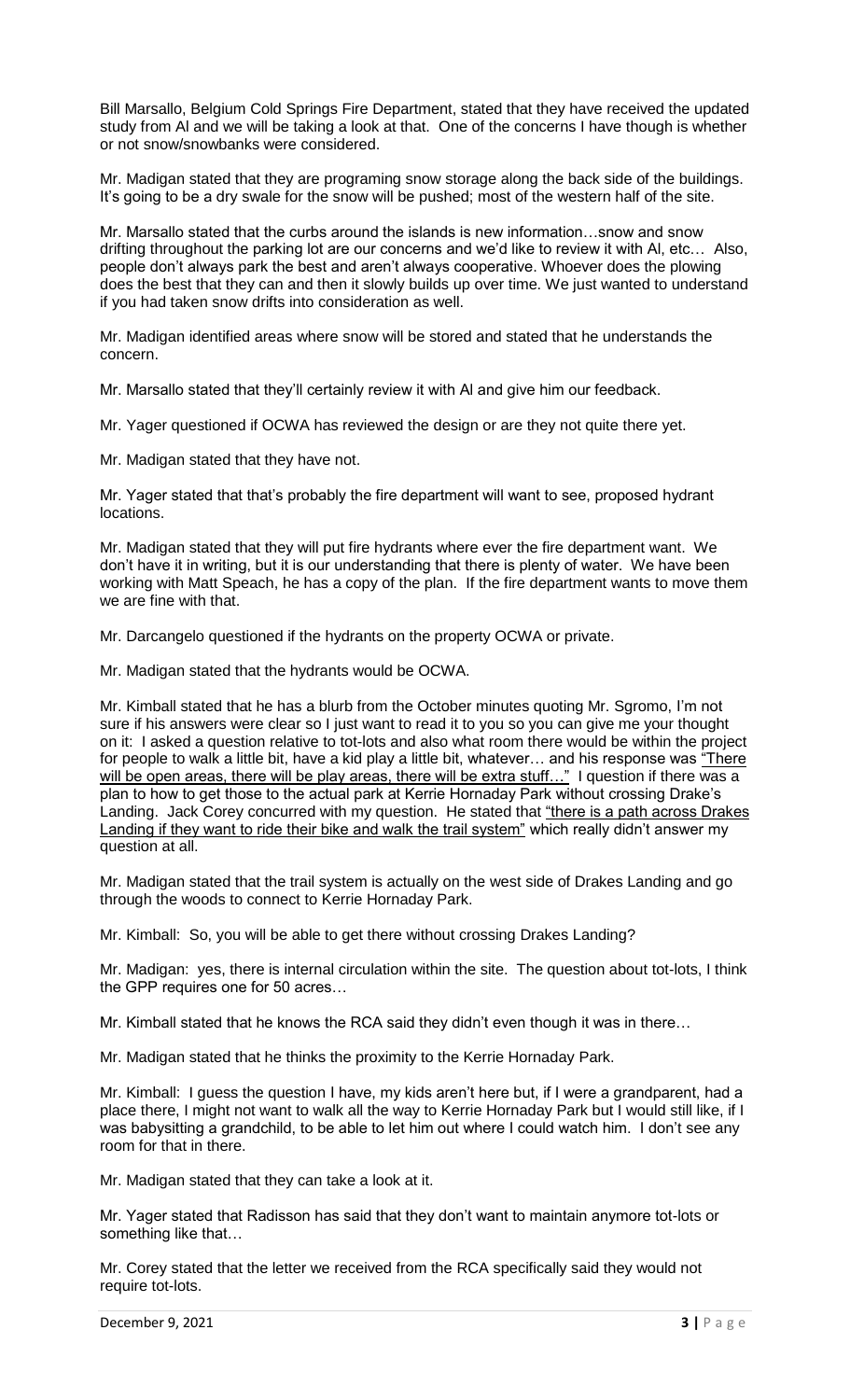Mr. Yager concurred stating that anything that was added would be the developer's responsibility from a long-term maintenance standpoint.

Mr. Kimball stated that the problem I have is you're going to have grandparents in that building and if there's no place for a child, how's that going to work?

Mr. Corey stated that you're raising maybe a broader issue which is just a question of the density of what's in that usable area that you're building on. It's very tight but…Al…do you think we'll be in a position with the SWPPP…

Mr. Yager stated that none of my comments are something that can't be overcome, they've just got a little more work to do on the SWPPP. I've received some more details this afternoon that I really haven't had the chance to get into too much. Those additional details will address a lot of the concerns that I have.

Mr. Corey stated that what they'll do then is schedule a Public Hearing for our January meeting, but before we can open that Public Hearing we have to do our Part 2 SEQR review. Hopefully we will have everything in position in time for us to do that because our intention would be to do the Part 2 SEQR at the January meeting before we open the Public Hearing.

#### Mr. Yager concurred.

Mr. Corey continued stating that he understands the developer and the discussions I've had with them on how they maximize their potential with the space that they have, but there are two concerns with this project, one is obviously traffic and the other is density. The number of buildings packed into that area. I would just ask the builder to think about that because …providing a little more open space by one less building or whatever solution there is also helps with the traffic. Just some thoughts for them.

Mr. Kimball stated that both of those items are among the items that were dealt with when we dealt with Y ten years ago. I would point out that we got some fifty letters or more and some of those letters were people that actually sued the Y and won with similar issues they had then that are still there.

#### RESOLUTION #3 -- Motion by Corey, Second by Beachel

RESOLVED, that a Public Hearing be held at a date and time designated by the secretary, on the application of B & F Development, 3285 Belgium Road, Baldwinsville, New York, for a Site Plan Approval to allow the construction of the Drakes Landing Apartment Complex.

#### 5 Ayes -- 0 Noes

Mr. Madigan thanked the Board for their time.

### IV. NEW BUSINES

Case No. TBD **Case No. TBD** Oswego Road

1. Minor Subdivision—Tentative CNY Land Surveying/Whitney, Richard

Doug Reith, CNY Land Surveying, represented the applicant for a two lot subdivision being done for mortgage purposes for a bank. We have 29.885 acres and we are subdividing a 10 acre parcel out around the existing house, leaving the rest vacant. There is public water. The existing home is on a septic system.

There was some discussion with regard to an adjacent land swap between the Town of Lysander and Mr. Whitney, where Mr. Reith thought, in his opinion, was done 'illegally'

Al Yager, Town Engineer, stated that he's not an attorney and all I can do is go by what our Town attorney says.

Mr. Reith stated that he thinks the swap was done wrong, I have no problem with the swap, but how it was done and how it was recorded.

Mr. Yager stated that part of that is the Onondaga County Clerk's Office too.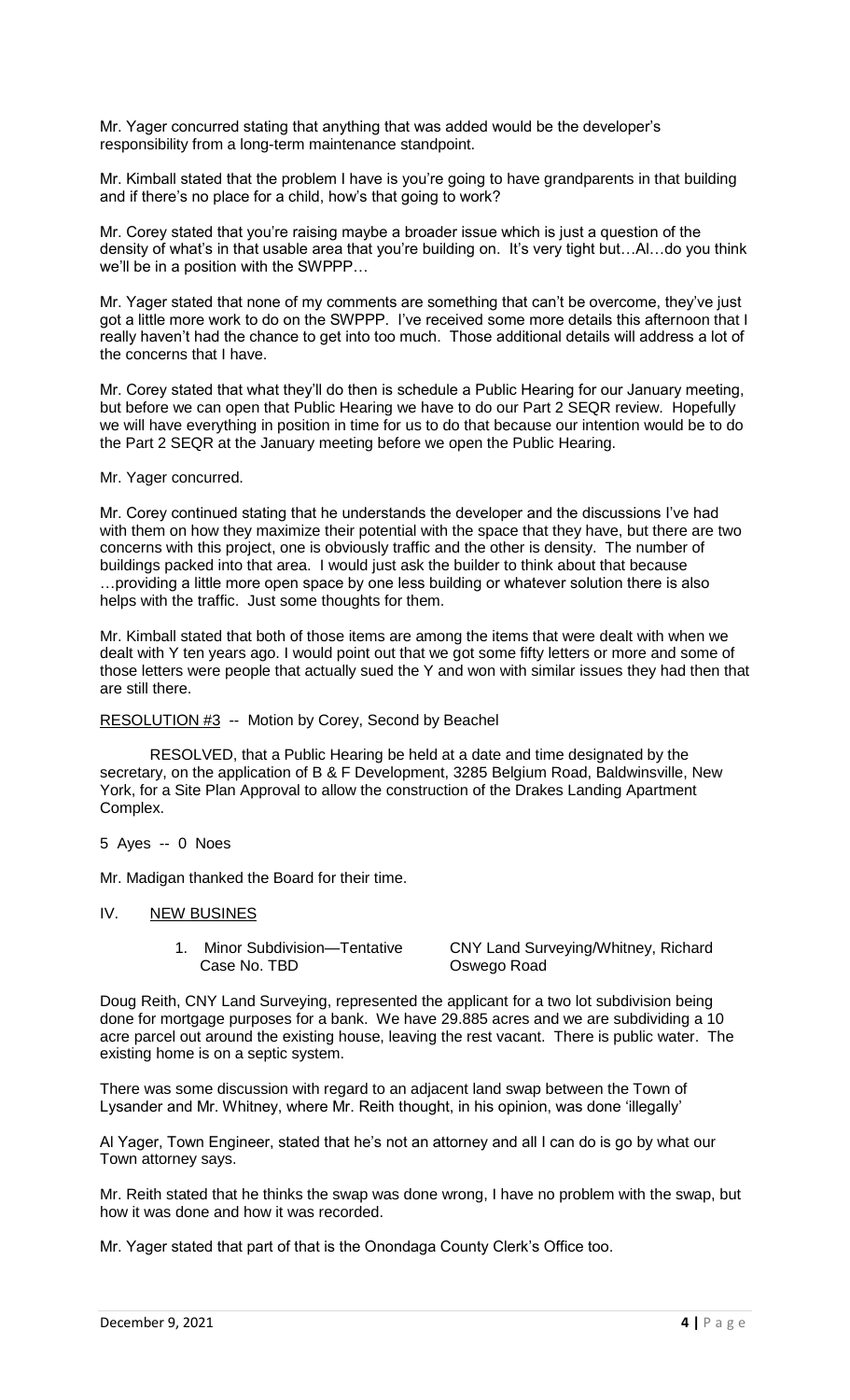Mr. Reith stated that he talked to the County Clerk. The Town attorney pushed it hard and they didn't know what to do with it so they took it, but that was not a subdivision.

Mr. Yager stated that the way the deed reads they're supposed to deed it…

Mr. Reith stated that the deed doesn't say anything about combining it, it only describes those two parcels, that's all it did, it did not combine them. The map showed it to be combined but there are no descriptions combining those two parcels, one for the Town and one to Whitney. They're two independent lots. That's a subdivision. If they combined I can say, ok, it's a land swap, which is what it is, it's just a lot line adjustment, but that's not the case. There should have been two more deeds done, one combing this lot with what the Town owns, same thing with what Mr. Whitney got to his parcel here (indicating on plan).

Mr. Yager stated that he'll get the Town attorney to look at it and get it rectified.

Mr. Reith stated that that is what held this subdivision up. I should have seen you guys back in May 2021. We have been waiting on this this whole time because we were told it was going to be combined and it wasn't.

Steve Darcangelo stated that he's not sure he fully understands what you're saying but does any of what you're saying reflect on what's being presented here today.

Karen Rice, Clerk, no, it's a separate issue.

Mr. Reith stated that it does not other than originally, we could have taken this piece if it had been combined and done a different configuration, that's all it is.

Mr. Darcangelo: Right now, what we're doing is not affected by whatever took place prior.

Mr. Reith concurred…they're separate lots. It doesn't affect this.

Mr. Kimball: But, the house that we see is part of the ten acres?

Mr. Reith: Yes, of the new lot.

Mr. Yager questioned if we do fix that, is it going to change what you're proposing.

Mr. Reith stated that Mr. Whitney might have wanted to do something different, so yeah, it could. He has a buildable lot with what he had done. He got frontage…

Mr. Yager stated that it's not supposed to be by the Town Board resolution (be a buildable lot); there's supposed to be deed restrictions to prevent that, so if that didn't happen we'll talk to the Town attorney.

Mr. Reith stated that it's a useless lot to him otherwise, so it should have been combined.

Mr. Yager stated that they question should be, do we just file a new deed…we'll talk about it after the meeting. There's a solution here though.

Mr. Darcangelo questioned the setback for the existing home for this property, more particularly the south boundary, they're all existing, but do they meet the setback requirements.

Karen stated that they do not, it's grandfathered.

The application will be forwarded to the Onondaga County Planning Board for their review and recommendation.

RESOLUTION #4 -- Motion by Corey, Second by Darcangelo

RESOLVED, That the Planning Board having followed the prescribed SEQR procedures and having received no comments to the contrary, hereby designates itself as Lead Agency for Richard Whitney, 8444 Oswego Road, Baldwinsville, New York Minor Subdivision application.

5 Ayes -- 0 Noes

The applicant has completed Part I, Project Information; John Corey, Chairman, reviewed Part Two—Environmental Assessment, with the board.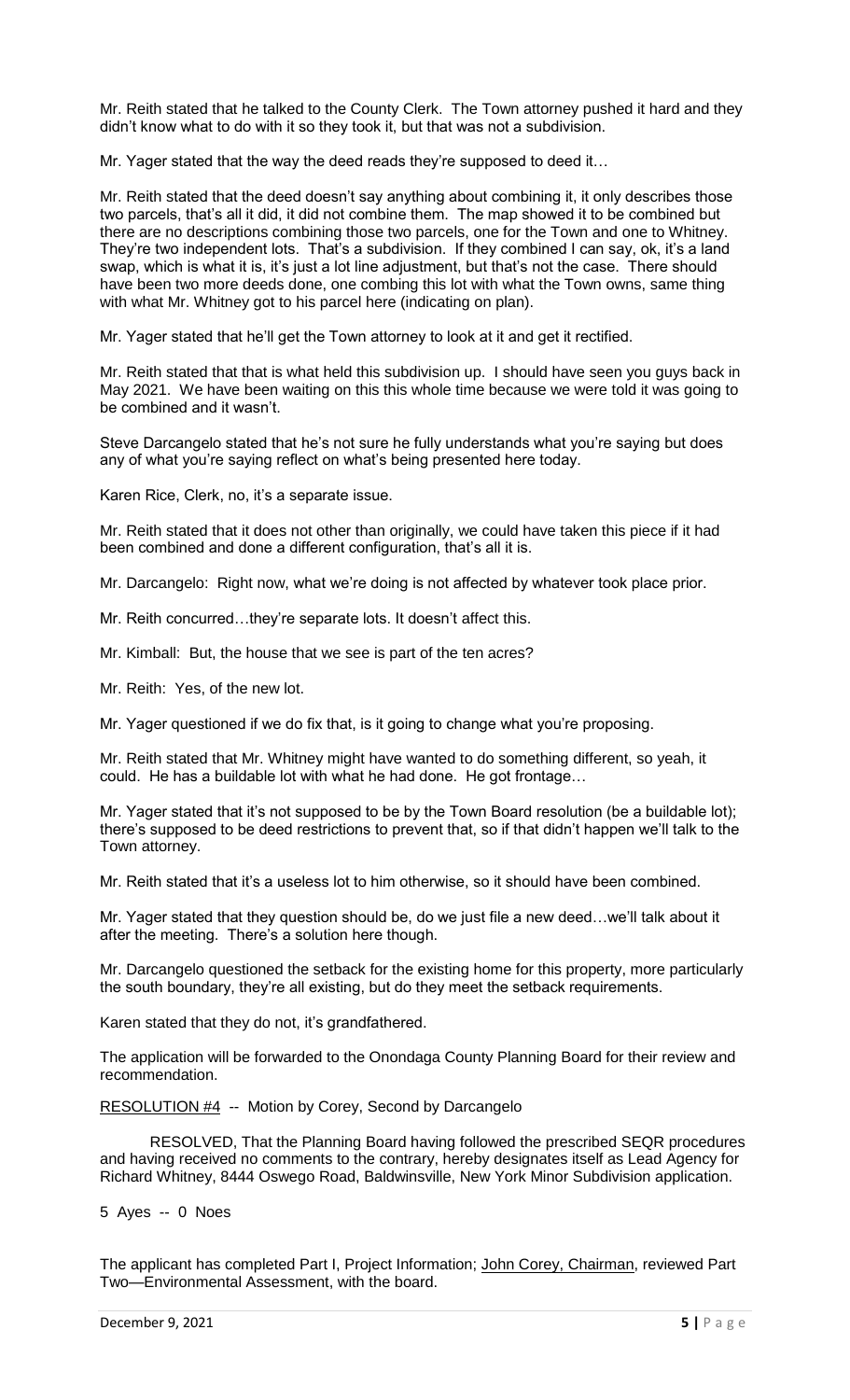- 1. Will the proposed action create a material conflict with an adopted land use plan or zoning regulations? No
- 2. Will the proposed action result in a change in the use or intensity of use of land? No
- 3. Will the proposed action impair the character or quality of the existing community? No
- 4. Will the proposed action have an impact on the environmental characteristics that caused the establishment of a Critical Environmental Area (CEA)? N/A
- 5. Will the proposed action result in an adverse change in the existing level of traffic or affect existing infrastructure for mass transit, biking or walkway? No
- 6. Will the proposed action cause an increase in the use of energy and it fails to incorporate reasonably available energy conservation or renewable energy opportunities? No
- 7. Will the proposed action impact existing:
	- a. public / private water supplies? No
	- b. public / private wastewater treatment utilities? No
- 8. Will the proposed action impair the character or quality of important historic, archaeological, architectural or aesthetic resources? No
- 9. Will the proposed action result in an adverse change to natural resources (e.g., wetlands, water bodies, groundwater, air quality, flora and fauna)? No
- 10. Will the proposed action result in an increase in the potential for erosion, flooding or drainage problems? No
- 11. Will the proposed action create a hazard to environmental resources or human health? No

RESOLUTION #5 -- Motion by Corey, Second by Kimball

RESOLVED, that having reviewed the SEQR regulations, determined this is an UNLISTED ACTION, and having reviewed the Short Environmental Assessment form, and finding no significant or adverse impacts resulting from the Richard Whitney, 8444 Oswego Road, Baldwinsville, New York, Minor Subdivision application, the Planning Board issues a NEGATIVE DECLARATION.

5 Ayes -- 0 Noes

RESOLUTION #6 -- Motion by Corey, Second by Lester

RESOLVED, that a Public Hearing be held at a date and time designated by the secretary, on the application of Richard Whitney, for a subdivision of property located at 8444 Oswego Road, Baldwinsville, New York, Tax Map No. 055.-03-10.0, for a development of two (2) lots from a parcel of approximately 30 acres.

5 Ayes -- 0 Noes

Mr. Reith thanked the Board for their time.

- V. OTHER BUSINESS
	- 1. Review and approval of the 2022 Planning Board meeting schedule.

RESOLUTION #7 -- Motion by Corey, Second by Kimball

RESOLVED, that the Town of Lysander 2022 Planning Board Meeting Schedule be approved as submitted.

5 Ayes -- 0 Noes